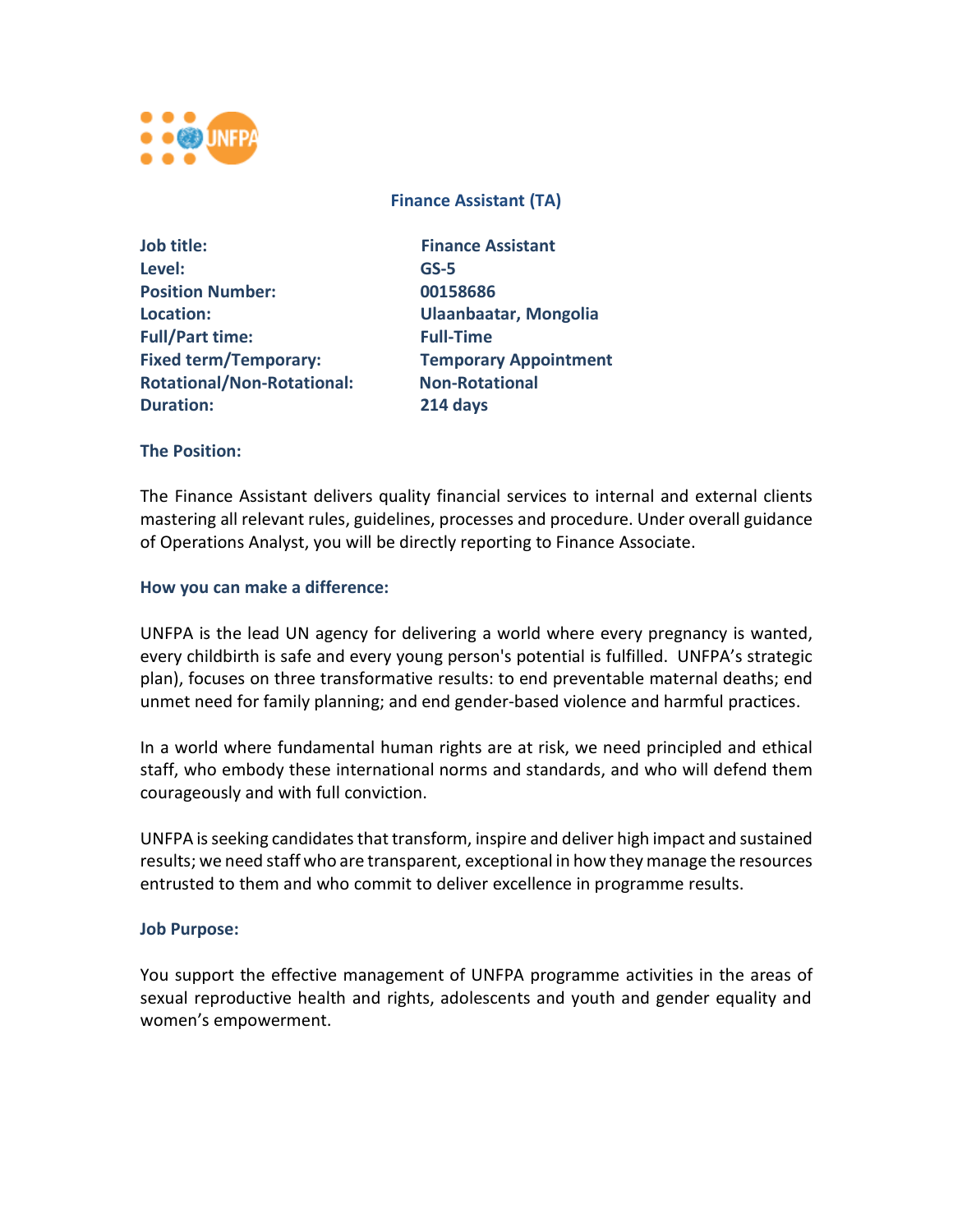You will demonstrate a client-oriented, results-focused approach to interpreting the rules, procedures and guidelines in relation to finance and administration while providing support and guidance to the Country Office (CO) and UNFPA-supported projects, particularly COVID-19 preparedness and response projects.

# **You would be responsible for:**

- Support the Finance Associate in monitoring of programme financial performance for tall core and non-core resources by providing timely and accurate financial information.
- Perform analysis and processing of all payments relating to office financial transactions while ensuring compliance with policies, procedures, and internal control.
- Prepare and accurately maintain CO financial records in a transparent and audible manner as prescribed by UNFPA Financial Rules. Regulations, Policies and strategies.
- Processing of disbursement and recording of expenditure reports from implementing partners and follow-up on the recording of refund through Accounts Receivables.
- Reconciliation of cash disbursement in line with Management of Cash Disbursement.
- Custodian of petty cash with the responsibility of ensuring full compliance with UNFPA's Petty Cash Policy.
- Support the Finance Associate in monthly VAT reporting and reconciliation.
- Plan, organize and manage own workload to ensure your contribution to the country office financial reporting process is achieved in a timely and accurate manner.
- Ensure swift processing of payment requests and timely notifications to vendors, including the necessary follow up with UNDP Finance to avoid delays.
- Participate in HACT spot checks and also carry our reconciliation of Support Costs paid to IPs to ensure compliance with guidelines and identify inclusion of indirect costs in IP expenditure reports.
- Assist with the planning, monitoring and timely implementation of year-end financial closure procedures.
- Work closely with country office team members to ensure smooth operations of all financial matters. Provides financial support and guidance to programme team members.
- Assist Operational Review of donor funded projects, particularly the COVID-19 preparedness and response projects.
- Assist the operational closure of COVID-19 preparedness and response projects.
- Perform any other duties as assigned by UNFPA management team.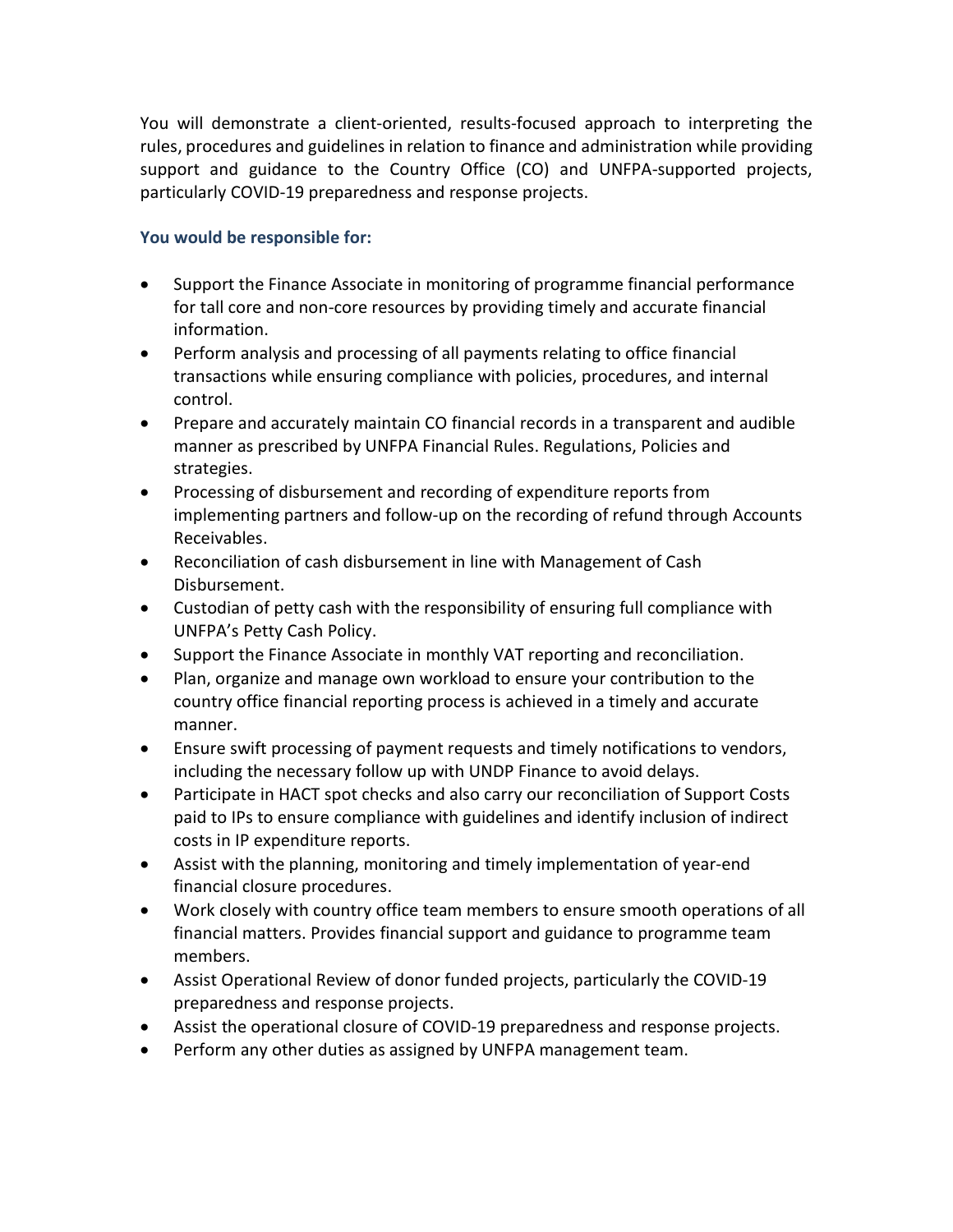# **Qualifications and Experience:**

# **Education:**

Completed Secondary Level Education required. First level university degree in Finance/Accounting or Commerce is preferred.

# **Knowledge and Experience:**

- 5 years of relevant experience in administration, finance or office management;
- Excellent computer literacy and knowledge of modern business applications;
- Knowledge and understanding of finance and administrative best practices and procedures and main office software applications
- Experience with the UN agencies is an asset

# **Languages:**

Fluency in English and Mongolian language is required.

# **Required Competencies:**

| <b>Values:</b><br>Exemplifying integrity,<br>Demonstrating commitment to UNFPA<br>$\bullet$<br>and the UN system,<br>Embracing cultural diversity,<br>Embracing change                                                                                                                                           | <b>Functional Competencies:</b><br>Managing organization's financial<br>resources<br>Providing logistical support<br>Managing data, documents,<br>correspondence and reports<br>Managing information and workflow<br>Planning, organising and multitasking<br>Supporting financial data analysis |
|------------------------------------------------------------------------------------------------------------------------------------------------------------------------------------------------------------------------------------------------------------------------------------------------------------------|--------------------------------------------------------------------------------------------------------------------------------------------------------------------------------------------------------------------------------------------------------------------------------------------------|
| <b>Core Competencies:</b><br>Achieving results,<br>Being accountable,<br>Developing and applying professional<br>٠<br>expertise/business acumen,<br>Thinking analytically and strategically,<br>$\bullet$<br>Working in teams/managing ourselves<br>٠<br>and our relationships,<br>Communicating for impact<br>٠ |                                                                                                                                                                                                                                                                                                  |